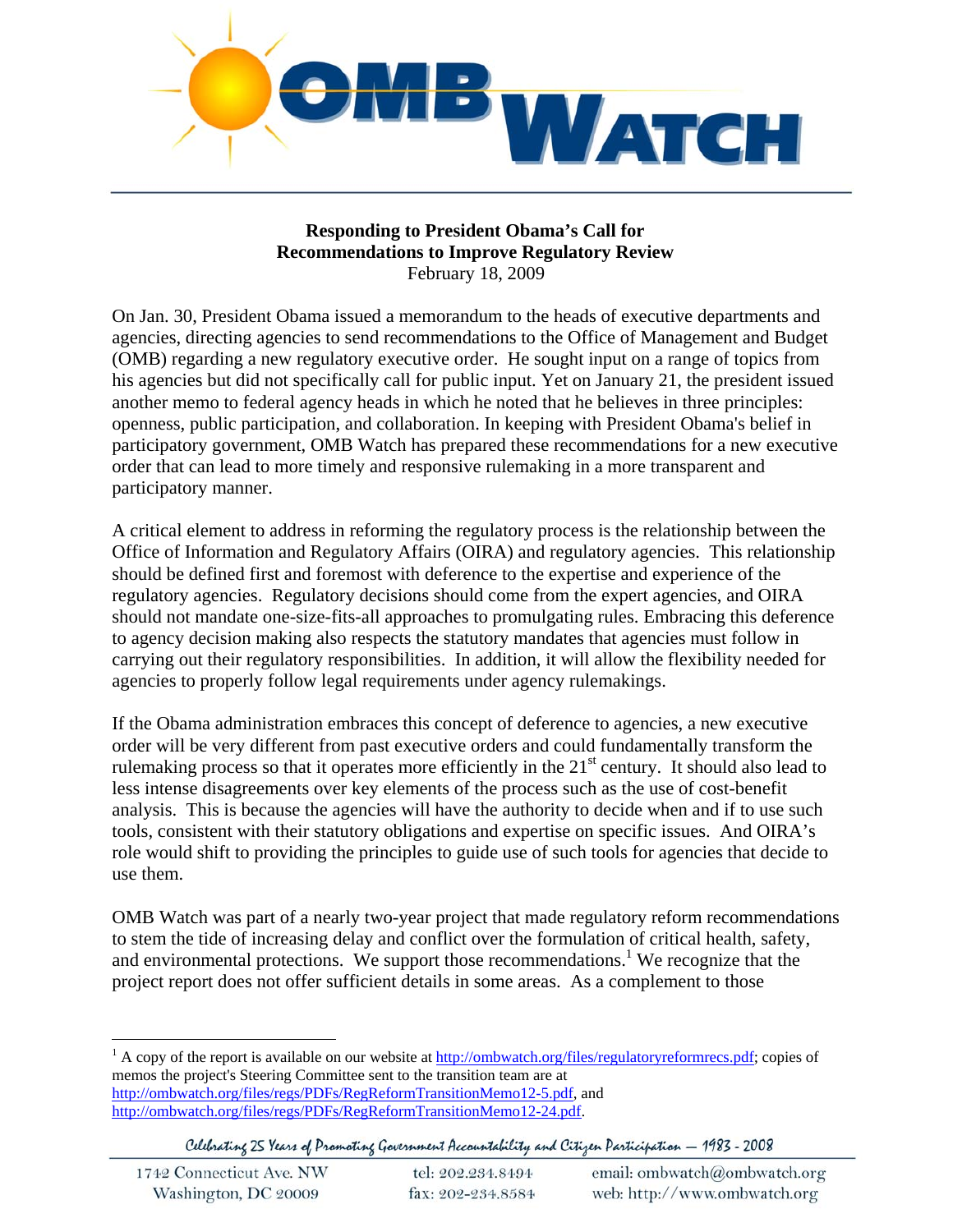recommendations, OMB Watch offers the recommendations below regarding four major topics for reform in a new executive order, should President Obama choose to issue one.

#### **The Role of OIRA and the Agencies in Rulemaking**

There needs to be a fundamental restructuring of the relationship between agencies and OIRA based on the fundamentals of agency expertise and statutory authority for decision making. OIRA's role should be as a facilitator, coordinator, and manager and should not usurp the responsibilities of agency heads who have the direct statutory authority for agency regulatory decision making. White House offices do not, and should not, duplicate the expertise of the agencies and, therefore, should not be involved in the review of each significant regulatory proposal. OIRA staff should not be issuing *de facto* decisions of approval or disapproval over, or modification of, individual regulations as if they have an implied right to make final decisions on the substance of a regulation. This means that significant rules would no longer be sent to OIRA for clearance.

Moreover, regulatory review is a fundamentally different responsibility than other OMB clearance procedures. When OMB reviews agency budgets, it is in the context of a statutory requirement to prepare a budget submission to Congress. That submission is considered and publicly debated through the congressional process and ultimately voted on by our elected leaders in the House and Senate. Regulations, on the other hand, do not go through such a thorough vetting process.

This is not to suggest that OMB or OIRA should have no role in the regulatory process. The president does have the right and ability to oversee broad policy directions and identify government-wide structural and management issues that may enhance the quality of the rulemaking process. A new executive order should use OIRA to that advantage without having OIRA clearance of each regulation.

Instead, OIRA should:

- Hold agencies accountable for their priorities and regulatory actions and coordinate those actions among federal agencies. Taking this approach, OIRA should communicate to the agencies that the *Unified Agenda* is a serious planning tool that can be used to enhance policy goals and hold agencies accountable. The *Agenda* can become a tool for achieving policy consistency government-wide and spotting interagency policy conflicts before significant resources are spent on individual rules. A mechanism like the Regulatory Working Group may serve to resolve interagency conflicts, and OIRA could facilitate that dialog among agencies and clarify presidential priorities.
- Help identify regulatory gaps and inconsistencies with the president's policy priorities. When gaps are identified and the president wishes an agency to act, that deviation from an agency's agenda should be done through the agency head and by some mechanism with full public engagement. This responsibility can serve as an oversight function parallel to the oversight exerted by congressional committees. However, this should not be construed as a recommendation to engage in approval or disapproval of agency regulatory plans; rather this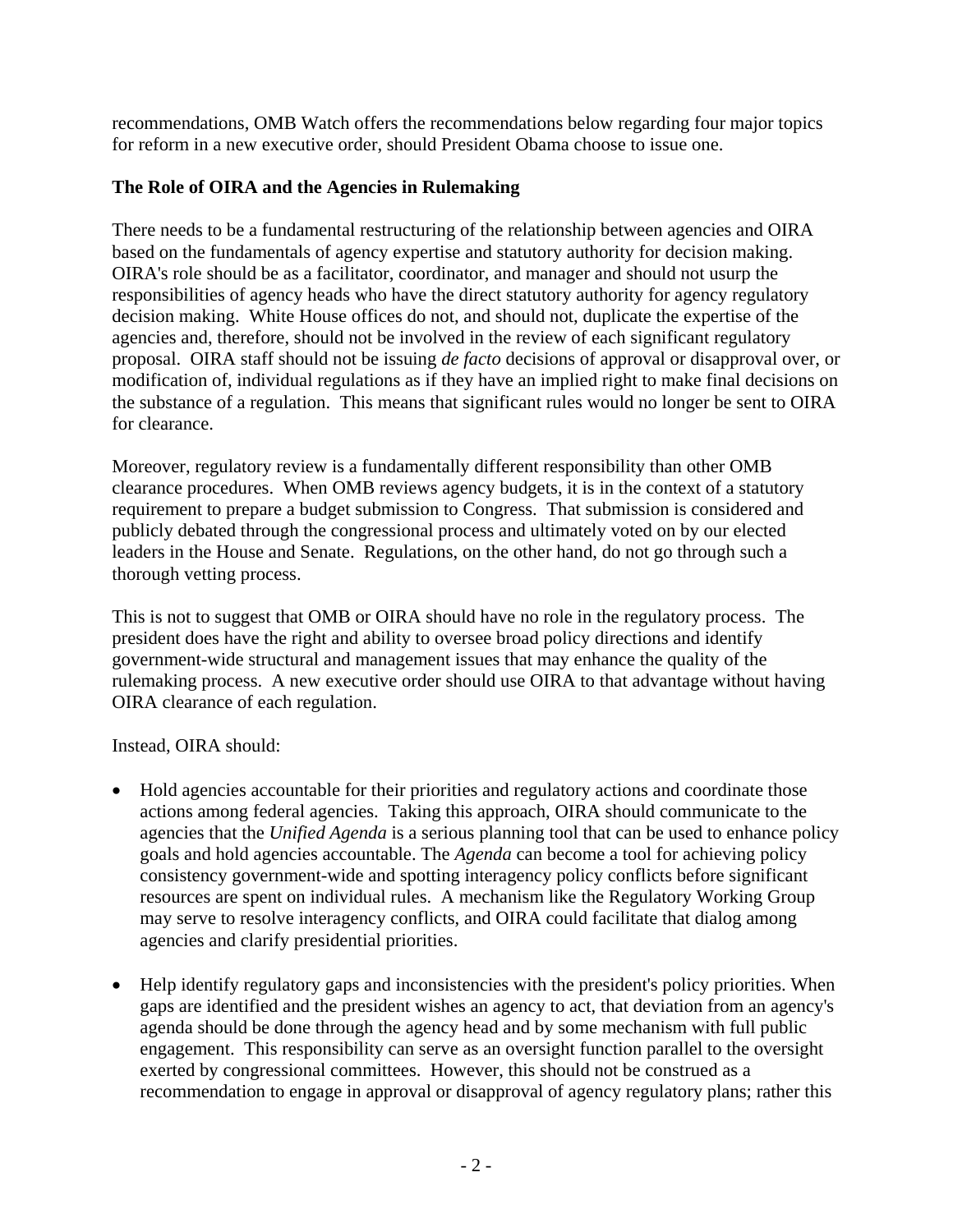is an oversight role and a means to educate the president on difficulties in achieving his agenda.

- Help to achieve consistency in regulations in policy areas that cut across agencies, such as food safety. Having identified such a cross-cutting area through the *Unified Agenda* as one in which multiple agencies are taking action, OIRA should ensure that regulatory outcomes are consistent with each other. This should not be mistaken for review and approval of all individual rules proposed but rather as a responsibility to coordinate regulatory activities before agencies have expended time and resources developing regulations that conflict with other agency actions.
- Facilitate interagency comments on significant proposed and final rules. This interagency comment process should not be an excuse for delaying regulatory decisions, especially if OIRA has successfully coordinated agencies at the planning stage. Nor should the interagency comment process be an excuse for delaying regulations through *de facto* vetoes over the types and quality of the underlying information. (An example of this interagency veto power is the new EPA Integrated Risk Information System (IRIS) assessment process, explained in more detail below in the section on delay.)
- Prepare an annual report on the state of regulation. This report would provide a numerical picture of regulation within the agencies as well as information about progress towards the president's policies and priorities. The report should include data such as: number of proposed and final rules published by each agency (sorted by major and non-major), length of time it took to publish the proposed and final rule, number of comments received by rule, number of petitions for rulemaking and the list of such rules, number of FTEs devoted to rulemaking in each agency, amount of money targeted to research and rule-writing, and other data about the development of rules. In addition, the report should include information about enforcement of regulations, including the amount of money spent, number of FTEs, and number of entities regulated.

This annual report should replace the requirement, contained in the Regulatory Right-to-Know Act, that OMB report annually the costs and benefits of all regulations. This change will require congressional approval. We believe the cost-benefit report is an inappropriate use of resources for both agencies and OMB particularly when the report is built on a wide range of assumptions underlying each cost-benefit analysis and a number of factors that cannot adequately be accounted for in the analysis. OMB and agency resources would be better used to compile the annual state of regulation as described here.

• Return to its statutory mandate with regard to information management and especially its paperwork clearance process. Even though OIRA was created by the Paperwork Reduction Act (PRA), much of its activities have been guided by regulatory review executive orders. Yet more is needed to fully implement the PRA (which needs reauthorization). Currently, agencies are sometimes prevented from responding in a timely way to emergency situations because of limitations under the PRA. For example, under the Troubled Assets Relief Program (TARP), questionnaires regarding the use of funding provided under TARP and executive compensation are needed (e.g., TARP Intermediation Snapshot), but they have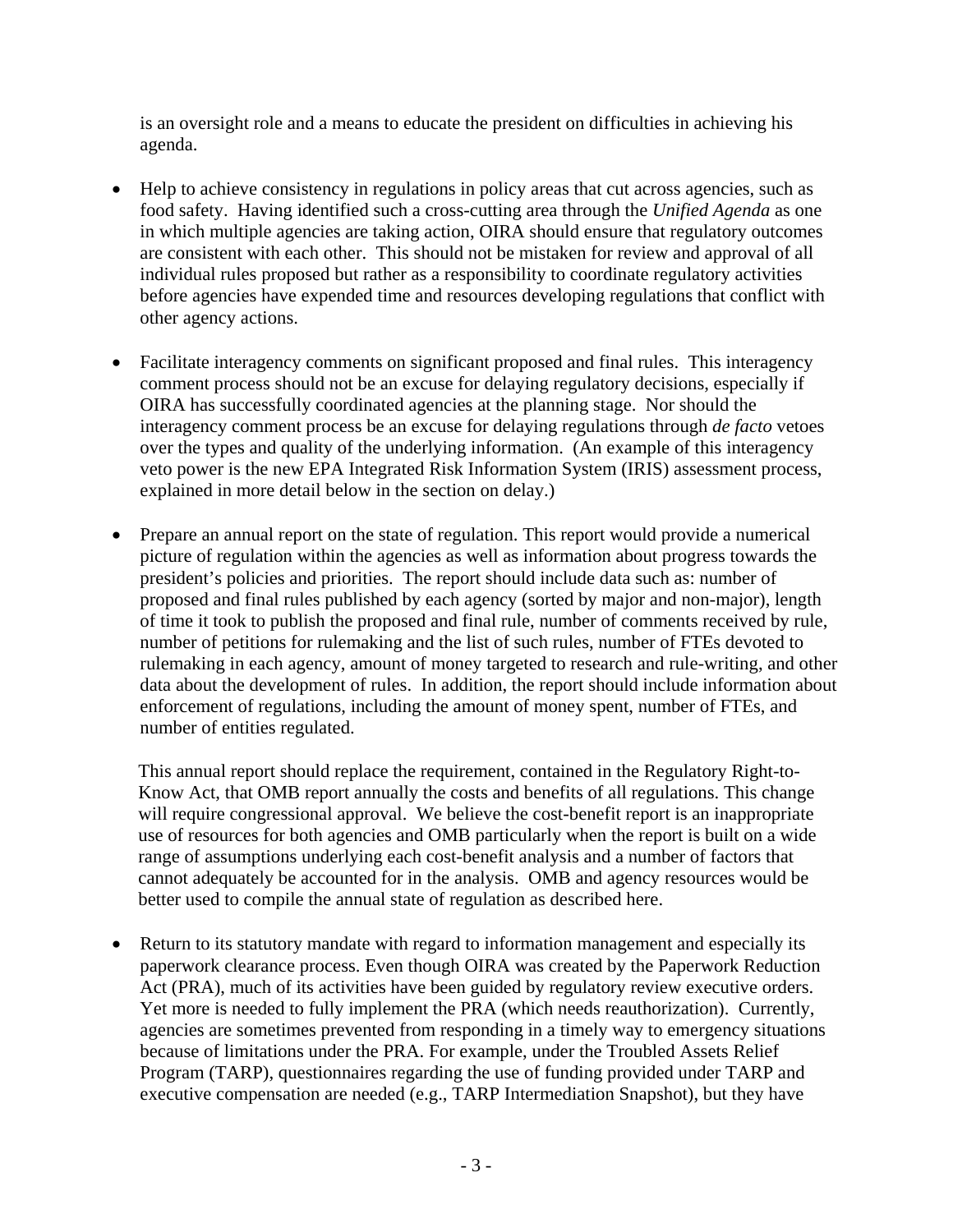only recently been sent to OIRA for its review and approval. The clearance process has slowed down agency actions that require speed.

Another example: When the Election Assistance Commission (EAC) wants to collect information regarding voter suppression through post-election surveys, it must get 50 different clearances from OIRA because there are 50 different states with differing election laws, thereby requiring different surveys. Additionally, the EAC needs emergency relief to get its surveys out quickly in response to election protection issues. OIRA should explore how to make the clearance process for information collection requests more flexible to meet agency needs, utilizing existing provisions in the law for experimentation.

The president should also work with Congress to develop alternatives to this clearance process, allowing greater flexibility and responsiveness to pressing issues. One example might be to create an annual burden-hour budget for each agency that allows the agencies to pursue information collection without OIRA approval up to the budget limit or for emergency or time-critical situations only.

• Help agencies address a range of other information resources management issues to help government to operate in the  $21<sup>st</sup>$  century. OIRA must spend more time working with the E-Government office to coordinate policy and the use of interactive technologies to improve agency dissemination practices as required under the PRA.

If a new regulatory review executive order is premised on these roles, the executive order will be fundamentally different than either President Reagan's or President Clinton's executive orders. It would no longer have individual regulations sent to OIRA for review. Without the approval/disapproval authority, the relationship with the agencies would dramatically change.

## **Transparency in rulemaking**

Studies, research, analyses, data, etc., both from within government and from outside sources, serve as the informational foundation agencies need to build regulations that can withstand legal challenge, intellectual scrutiny, and public debate. Because these inputs inform decision making, the public and government officials should have access to them.

Regulations.gov is the primary venue for public review of the supporting documents in a rulemaking and of communications between or among an agency issuing a regulations and others. However, Regulations.gov is both incomplete and inconsistent. It is incomplete because neither executive policy nor statute *requires* disclosure of analyses or communications. It is inconsistent because, when agencies choose to disclose such information, they format information differently and supply different types of information.

OIRA now customarily discloses some information in its review. For example, it provides a list of all rules undergoing OIRA review, updated daily; a list of all rules on which review has been concluded in the past 30 days; letters to agencies regarding OIRA regulatory actions; and data on regulatory reviews dating back to 1981. This information is posted on RegInfo.gov. The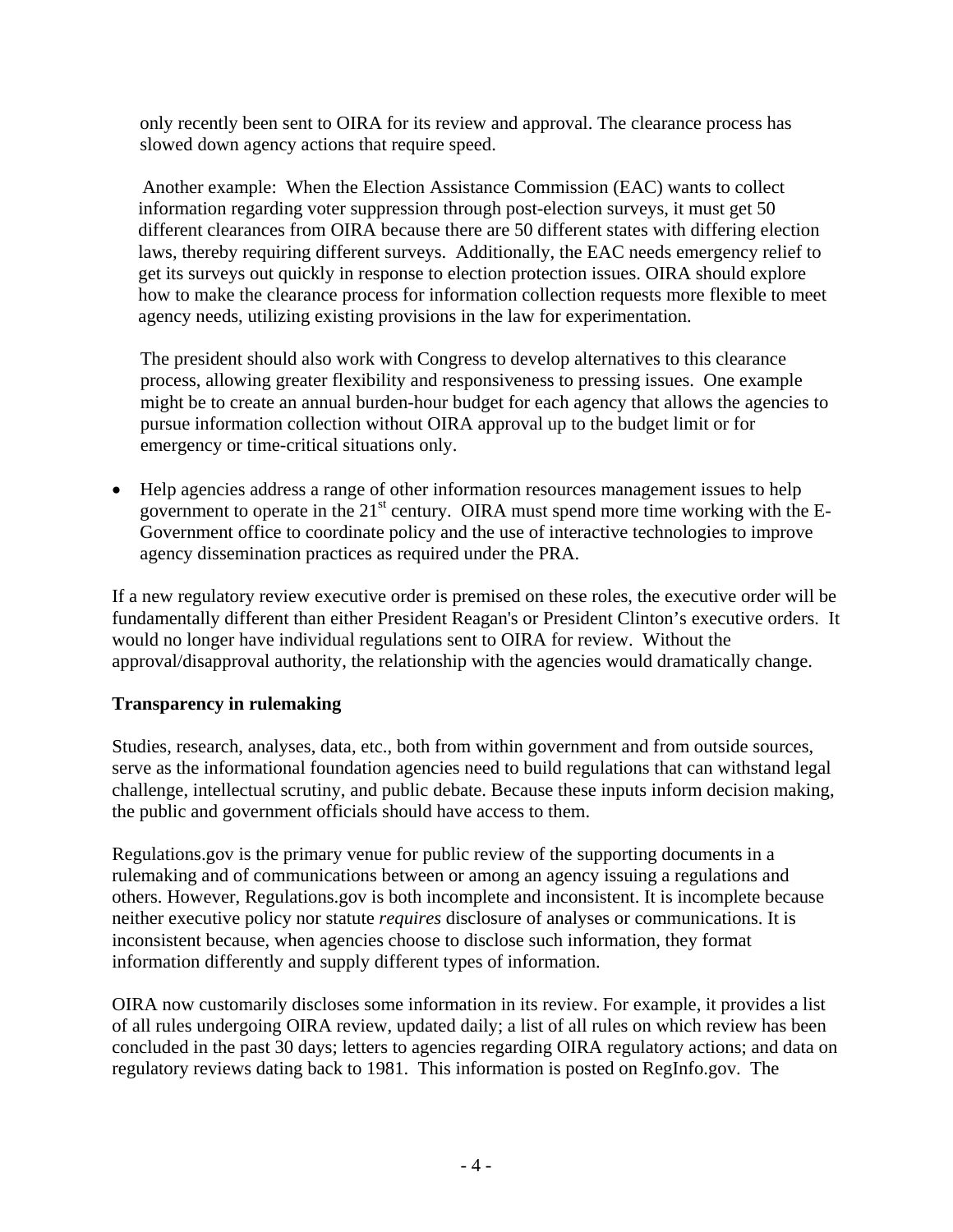website does not provide the actual documents sent to OIRA for review, even after the review process is completed.

OIRA also is supposed to disclose all substantive communications with any party outside the executive branch concerning regulations under review. If OIRA personnel meet with outside parties regarding a rule under review, OIRA is supposed to disclose the subject, date, and participants of the meeting. The Bush administration began the practice of disclosing on the OMB website a participant list for meetings held with outside persons or groups. On occasion, materials presented by meeting participants were also made available online, but that has been largely inconsistent.

We believe President Obama should make improving transparency in the rulemaking process a high priority and recommend that a new executive order on regulation contain disclosure requirements covering communications within government; *ex parte* communications; and agency analyses, studies, and research. Additionally, the tools for disclosure need to be significantly improved. Specifically:

- OIRA should develop an online regulatory tracking system that is searchable and indexed by major search engines, updated regularly, and allows the public to see a rule's progress through the regulatory process from its initiation to its final publication. Neither Regulations.gov nor the *Unified Agenda* provide adequate mechanisms to follow a rule's status or trace its origins once it is substantially revised; nor does RegInfo.gov. This tracking system should assign a Regulatory Identification Number (RIN) to a proposed rule, and that RIN should attach to the rule throughout its lifecycle; if a rule changes substantially and requires a new RIN number there should be a regulatory tree showing the connection between RIN numbers, indicating one RIN died while another started up. To the extent possible, information collection requests associated with the rule should also be linked into this lifecycle perspective.
- An agency developing a regulation should disclose in the online rulemaking docket all written communications regarding the regulation between or among federal officials from different agencies and offices, including White House offices, not just OMB. These communications should include letters, memos, e-mails, and other forms of written communications received from other agencies or from White House offices. Disclosure should begin upon creation of the rulemaking docket for the regulation and occur as soon as possible after the time of the communication.
- An agency developing a regulation should disclose in the online rulemaking docket all substantive communications, written or oral, between any federal official and any nongovernmental entity regarding a regulation. Disclosure should begin upon creation of the rulemaking docket for the regulation and occur as soon as possible after the time of the communication. When the communication occurs between a nongovernmental entity and an official outside of the agency developing the regulation, including White House officials, the government official should provide the agency developing the regulation with any written communications or, for oral communications, the date of the communication, a participant list, and a summary of the communication. These communications, such as meetings with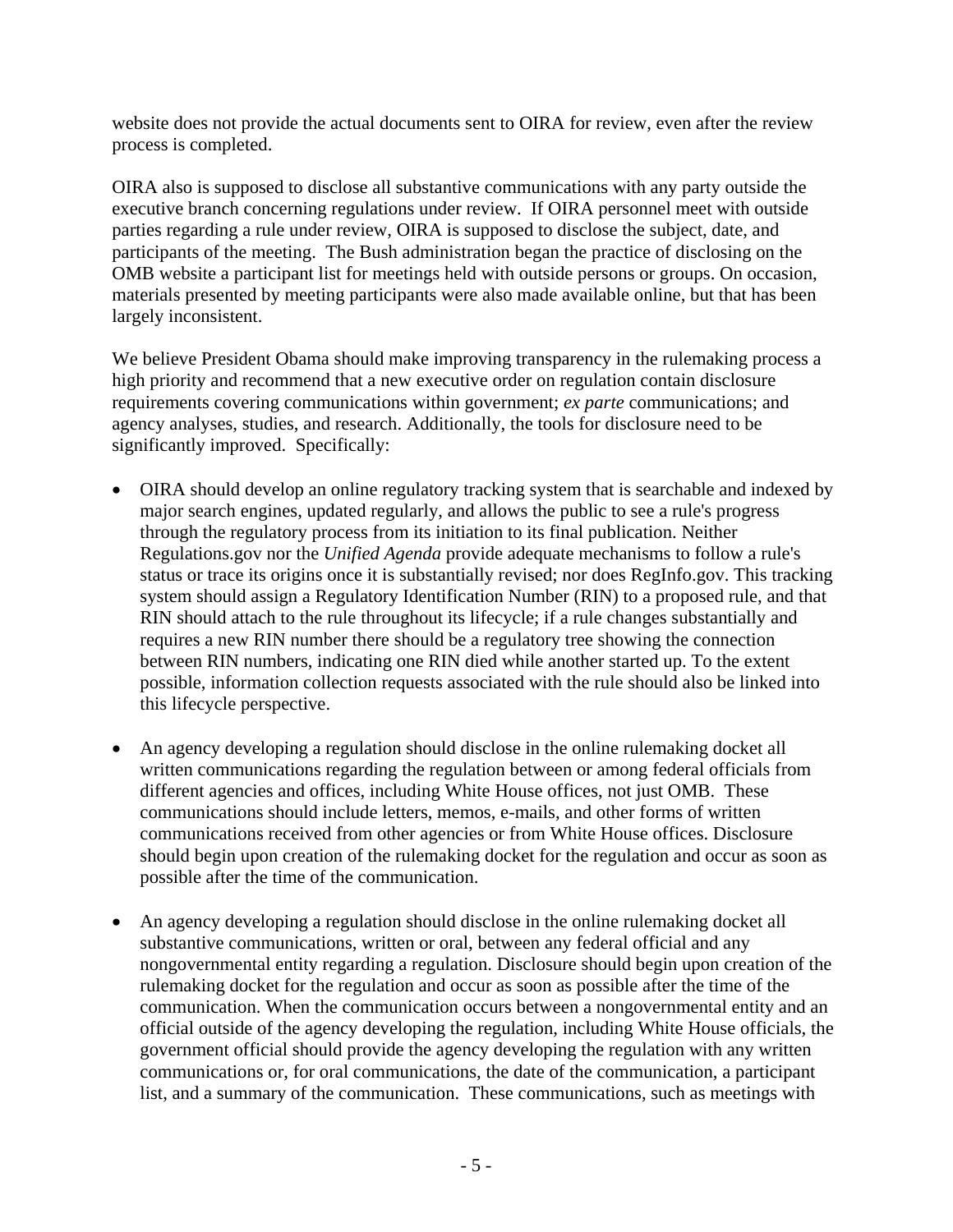OIRA staff, should also be logged into the rulemaking record available through Regulations.gov or the general tracking system mentioned above.

- An agency developing a regulation should disclose in the online rulemaking docket all research – studies, analyses, data, and the like – used during regulatory decision making. The agency should also disclose all research consulted, regardless of whether it was used to inform a decision. The agency should clearly identify the source of the research in the docket and who funded the research.
- Federal advisory committees can be important sources of information in the rulemaking process, both to solicit scientific and technical information and to gather the perspectives of various stakeholders affected by regulations. An executive order on regulation should emphasize to federal agencies the importance of these committees in providing independent advice and the importance of following the prescribed law. Too often, agencies look for ways to avoid the Federal Advisory Committee Act (FACA); this should end. Congress has begun addressing reforms to close loopholes in the FACA and to increase the transparency of the process. The order should also emphasize the importance of the transparency of the process as an aspect important to government accountability and effectiveness.

These recommendations embody several principles. First, the public and affected parties have a right to review communications regarding the regulations that ultimately impose requirements on society.

Second, disclosure requirements for executive branch communications should be limited to written communications in order to limit the burden on agencies and allow for the free exchange of ideas through oral communication among government officials.

Third, the decision about when a rulemaking commences is properly an agency decision. The rulemaking docket should be created when the rulemaking begins, and disclosure should begin upon creation of the rulemaking docket but no later than the time of the rule's first appearance in the *Unified Agenda*.

Fourth, the basis of an agency's reasoning should be made available so the public and affected parties can better understand and evaluate regulatory decisions. Having a transparent FACA process, for example, provides the public with information to help judge the effectiveness of rulemaking.

Finally, making all this information available online is critical to achieving true transparency in the  $21<sup>st</sup>$  century.

## **Public participation in rulemaking**

We believe the most effective way for the public to participate in the regulatory process is through an effective electronic rulemaking system. An executive order on regulation should make e-rulemaking an important priority and call for improving the quality of information and the ease of use of the site. We fully support the American Bar Association's 2008 study on the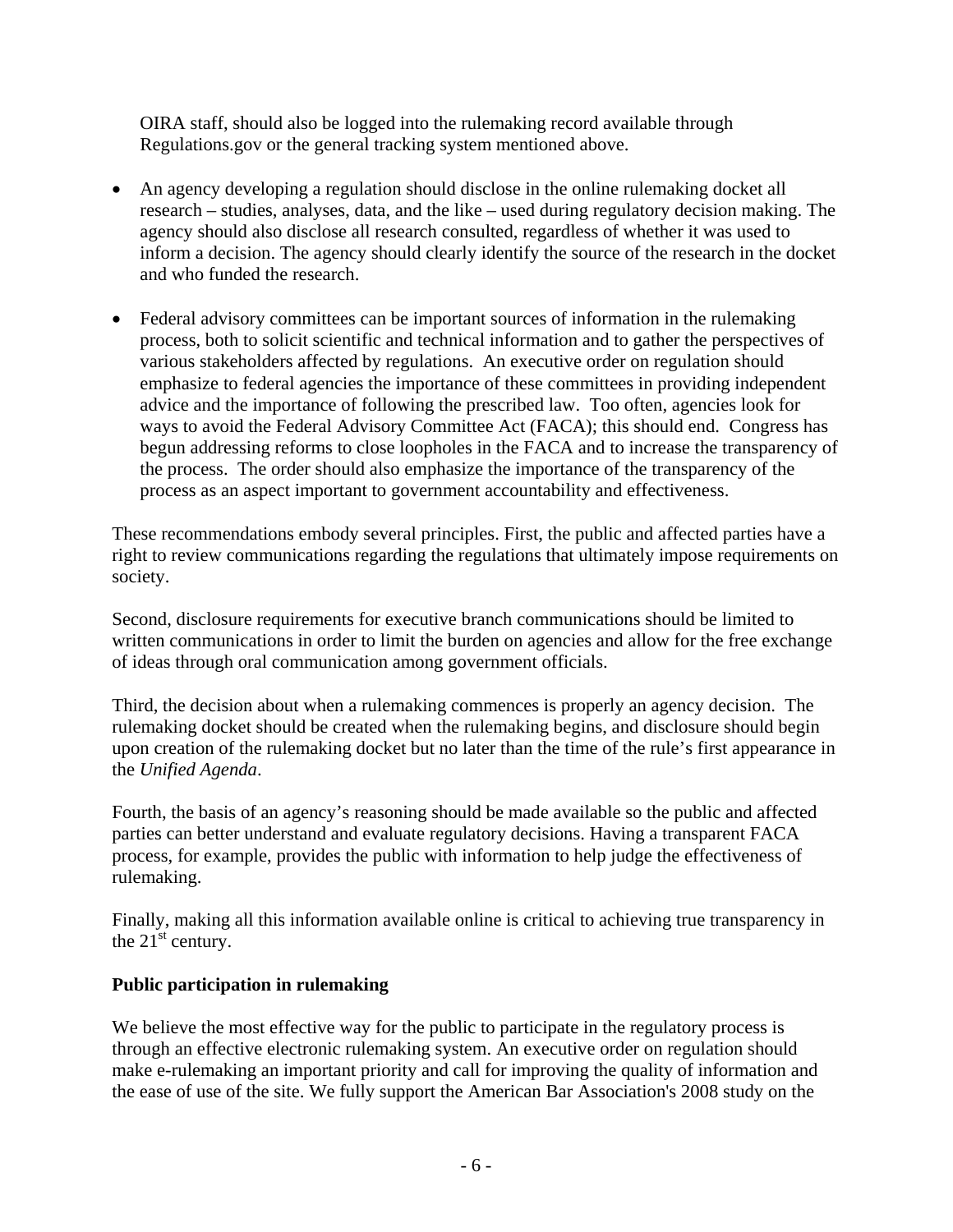status and future of e-rulemaking.<sup>2</sup> Specifically, we strongly support efforts to improve data and information standards, to allow for multiple access points through agency websites, to restructure management and governance, and to redesign the Regulations.gov interface.

OIRA should make RegInfo.gov more user-friendly in order to enhance the public's use of the site to track and comment on information collections. Also, it should be integrated with Regulations.gov. As noted above, this process is cumbersome in emergency situations. It has also been used as a political tool to control information that agencies may need to produce effective rules in a timely manner. The public, and especially regulated entities, should have easier access to this information and about OIRA's review process.

# **Delay**

Currently, regulations take far too long to complete. We recognize the complexity of most significant rulemakings and the years agencies need to research an issue, prepare a notice of proposed rulemaking, and advance to the final stage. The significance of the many scientific, technical, social, economic, and practical aspects of rulemaking means that rules cannot and should not be hurried, except in emergency situations. Layered on this complex process of protecting the public, however, are many assessments, directives, and legislative requirements, many of which are unnecessary and simply add unneeded delay.

There are many ways to pinpoint and eliminate major causes of delay in the rulemaking process. The administration can seek input from the public and agencies on factors that unnecessarily slow down rulemakings. Or the administration could establish a commission comprised of nongovernmental and government experts to identify sources of delay and make recommendations for reform. Whatever approach is employed, it is important to quickly address potential sources of delay, which are numerous and spread throughout government.

Although it may be difficult to find consensus on what is considered unnecessary delay, it is clear that layering of analytical and procedural requirements has turned many requirements into paperwork tread mills. While some of these requirements will require congressional action to permanently fix, an executive order on regulation can militate against onerous implementation. Here are several top areas to address in reducing delay:

• Develop improved implementation requirements for a number of statutes that pose delay. For example, both the Data Quality Act (DQA) and the Small Business Regulatory Enforcement Flexibility Act (SBREFA) not only serve as a potential source of delay but also provide an opportunity for conflicted interests to undermine the basis for regulation. DQA allows nongovernmental entities to challenge agency science and force agencies into an endless loop of reanalysis and scientific defense. The DQA should be eliminated. In the meantime, an executive order or other directive to agency heads can refocus implementation to address the real issue of improving data quality through regular inspection of information being disseminated to the public. For certain regulations, SBREFA solicits the input of representatives from the business community well before the public review process required

 2 Section of Administrative Law and Regulatory Practice of the American Bar Association, *Achieving the Potential: The Future of Federal e-Rulemaking*, November, 2008, at http://ceri.law.cornell.edu/erm-comm.php.